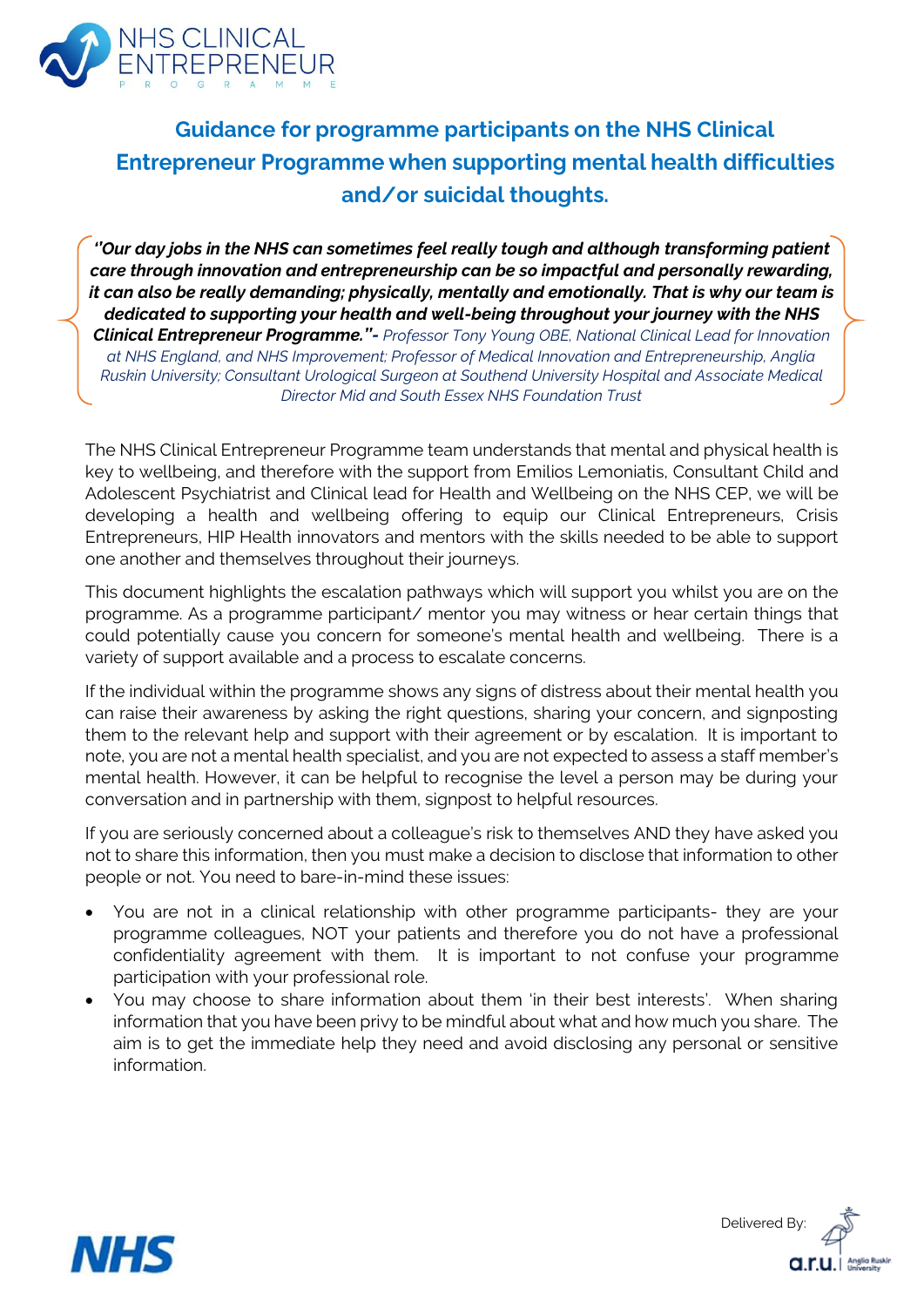

**Crisis -** Help is available to support you in managing this situation. If they refuse you still have a duty of care/responsibility to get support for them as a programme colleague.

- Direct the individual to the local A&E department, please see a list of all accident and emergency services here: [Accident and Emergency Services-](https://www.nhs.uk/service-search/other-services/Accident-and-emergency-services/LocationSearch/428) NHS UK
- Help them connect with a responsible family member or friend.
- Call NHS 111, to ask for urgent support for example if A&E is not an option.
- Call 999 if the individual is in immediate danger.

**Moderate severe mental health needs -** Please contact or direct the individual to their local NHS trusts health and wellbeing service or occupational health service for support. This will include counselling contact numbers, support information and dedicated resources.

**Mild Mental health needs -** Support your colleague as well as you can. If you find yourself doing this regularly, training in supporting colleagues maybe helpful for you.

Suggest health and wellbeing self-help resources such as Sleepio, the national programme [www.people.nhs.uk](http://www.people.nhs.uk/) and /or your local occupational health department.

# **Help with suicidal thoughts**

It is important to ask whether a distressed member of the programme is considering suicide or experiencing suicidal thoughts or fears harming others, so they get the help they need as soon as possible.

It's important to ask them about how they are feeling. It can help if you:

- **Ask open questions**. These are questions that invite someone to say more than 'yes' or 'no', such as 'How have you been feeling?' or 'What happened next?'
- **Give them time**. You might feel anxious to hear their answers, but it helps if you let them take the time they need.
- **Take them seriously**. People who talk about suicide do sometimes act on their feelings - it's a common myth that they don't. It's best to assume that they are telling the truth about feeling suicidal.
- **Try not to judge**. You might feel shocked, upset or frightened, but it's important not to blame the person for how they are feeling. They may have taken a big step by telling you.
- **Don't skirt around the topic**. There is still a taboo around talking about suicide which can make it even harder for people experiencing these feelings to open up and feel understood. Direct questions about suicide like 'Are you having suicidal thoughts?' or 'Have you felt like you want to end your life?' can help someone talk about how they are feeling and is not thought to make it worse or more likely to happen.

## **What they may tell you to express how they are thinking or feeling**

- hopeless, like there is no point in living, there is no possibility of a better future
- helpless, like there is nothing that can happen to change things for the better
- tearful and overwhelmed by negative thoughts
- unbearable pain that they can't imagine ending
- useless, not wanted or not needed by others
- desperate, as if they have no other choice



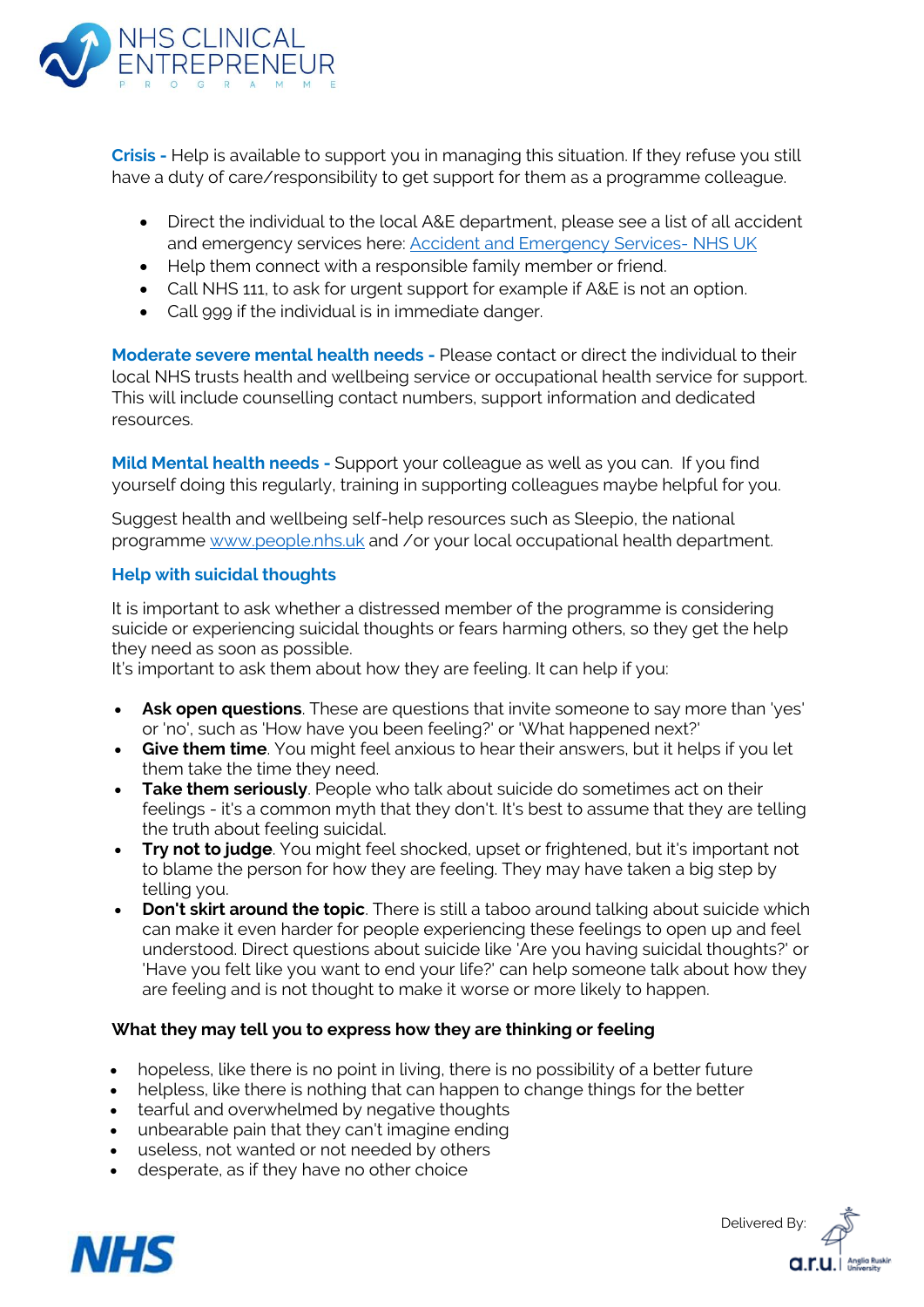

- like everyone would be better off without them
- cut off from their body or physically numb
- fascinated by death.

## **How to raise concerns within the programme-**

## **What to do if you are concerned a clinical entrepreneur/ programme participant tells you they want to commit suicide?**

In an emergency, where an individual is at risk of self-harm - Call 111 Option 2 where a member of the Crisis Response Service can support you.

The NHS recommends that anyone feeling this way should talk to their GP to access help. **It is strongly recommended that they get in touch with their GP practice immediately.** If they refuse, ask them to contact their local occupational health department. If they continue to refuse you can contact the programme team for further support at [CEP@aru.ac.uk.](mailto:CEP@aru.ac.uk)

Below are free helplines where clinical entrepreneurs/ programme participants can speak to someone if they are feeling alone and desperate. To get help to support you in managing this situation. You can also:

- Email the programme team for support at Cep@aru.ac.uk.
- Or you can take/ direct them to the local A&E department, please see a list of all accident and emergency services here[: Accident and Emergency Services-](https://www.nhs.uk/service-search/other-services/Accident-and-emergency-services/LocationSearch/428) NHS [UK](https://www.nhs.uk/service-search/other-services/Accident-and-emergency-services/LocationSearch/428)

#### **General support**

**Helplines**  Unless it says otherwise, **they're open 24 hours a day, every day.**

**[Samaritans](https://www.samaritans.org/how-we-can-help/contact-samaritan/)** – for everyone: Call 116 123 – you will be able to speak to someone immediately

Call **111** NHS out of hours

Call **999** is staff has already seriously harmed themselves – for example, by taking a drug overdose – ask for an ambulance or go straight to your nearest A&E.

#### **Other services:**

[Campaign](https://www.thecalmzone.net/) Against Living Miserably (CALM) – for men Call 0800 58 58 58 – 5pm to midnight every day Visit the [webchat](https://www.thecalmzone.net/help/webchat/) page

**[Papyrus/](https://www.papyrus-uk.org/help-advice/about-hopelineuk)Hopelink** – for people under 35 Call 0800 068 41 41 – Monday to Friday 9am to 10pm, weekends and bank holidays 2pm to 10pm Text 07860 039967 Email: pat@papyrus-uk.org

**[Childline](https://www.childline.org.uk/)** – for children and young people under 19 Call 0800 1111 https://www.childline.org.uk/get-support/



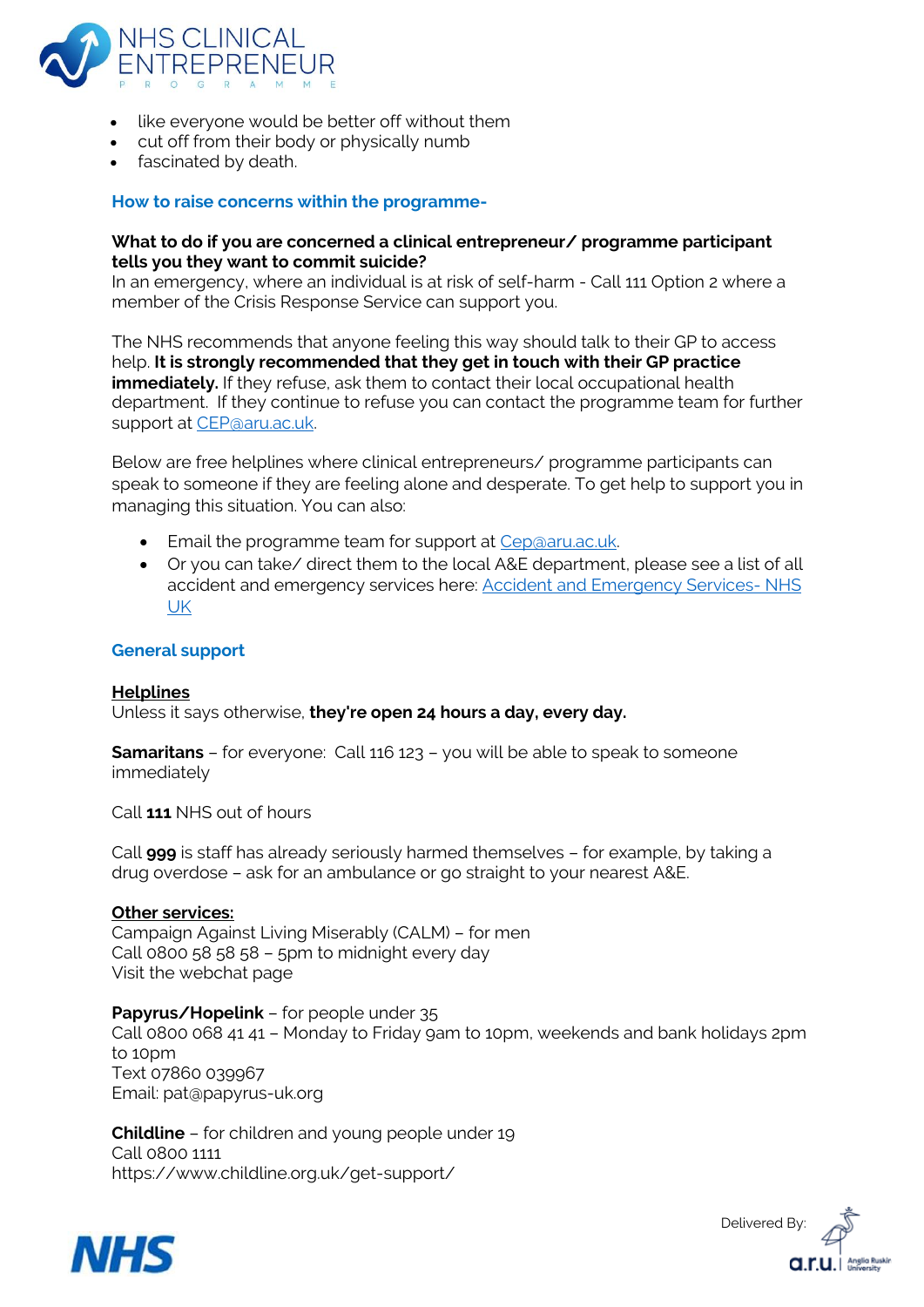

# **Digital Support**

Stay Alive App: <https://www.prevent-suicide.org.uk/find-help-now/stay-alive-app/>

# **Really Important – How are you?**

If the situation has left you with concerns, this is completely normal and very common. Even the most expert health care workers can be affected by a distressed or vulnerable programme colleague. It is important that you talk about how you feel and are affected.

Try and find someone or another Clinical Entrepreneur to discuss your feelings and thoughts, remembering confidentiality to avoid giving personal details. You can also speak with the programme team, your local trusts support resources, or a friend/family member outside of the programme.

Remember, you are there to offer support and whatever you have done is safer that just ignoring the situation and leaving the staff member with no options other than distress or suicidal thoughts.

Please contact the NHS Clinical Entrepreneur Programme Team at Cep.aru.ac.uk

| <b>Crisis Support</b> | If an individual is experiencing suicidal thoughts or is at risk of<br>seriously harming themselves, encourage them to talk to someone<br>they trust.                    |
|-----------------------|--------------------------------------------------------------------------------------------------------------------------------------------------------------------------|
|                       | To prepare for these conversations, we'd encourage everyone to<br>participate in the following training:<br>https://www.zerosuicidealliance.com/training                 |
|                       | If the individual still requires attention and is not safe to leave alone,<br>call 111, Option 2 to be connected to the local mental health crisis<br>team.              |
| <b>Helplines</b>      | Samaritans (24 hours a day)-<br>www.samaritans.org<br>116 123 (free to call from within the UK and Ireland).<br>$\bullet$<br><u>Email: jo@samaritans.org</u>             |
|                       | Mind (Monday-Friday gam to 6pm except bank holidays)-<br>• www.mind.org.uk<br>• InfoLine: 0300 123 3393 to call, or text 86463<br>Email info@mind.org.uk<br>$\bullet$    |
|                       | PAPYRUS UK (Every day of the year, gam to midnight)-<br>www.papyrus-uk.org<br>• Helpline: 0800 068 4141<br>• Text: 07860039967<br>Email: pat@papyrus-uk.org<br>$\bullet$ |
|                       | CALM (Every day of the year, 5pm to midnight)-<br>www.thecalmzone.net<br>Helpline: 0800 58 58 58<br>Webchat: www.thecalmzone.net/help/webchat/                           |



Delivered By

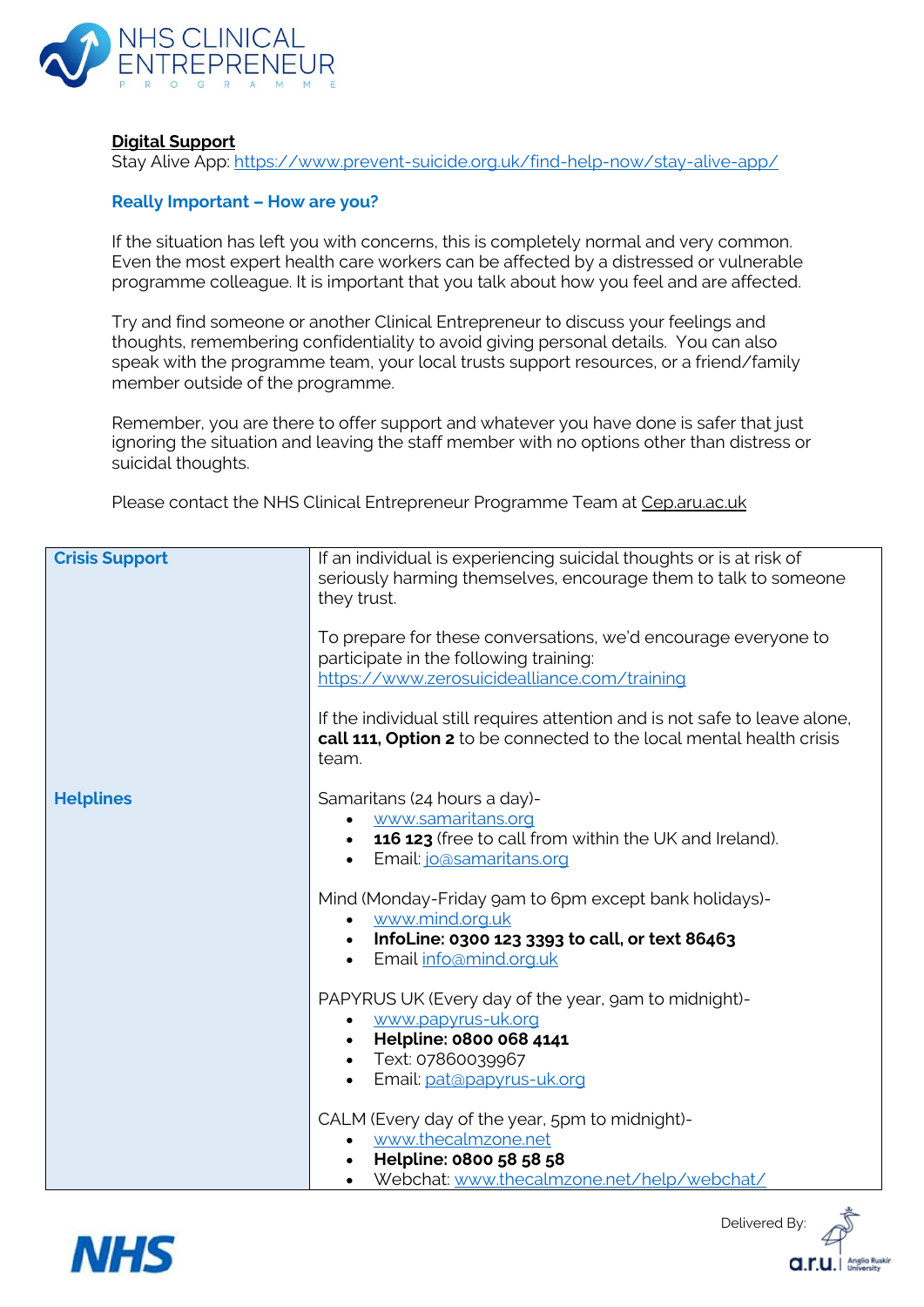

|                                                        | NHS mental health services-<br>Find information, advice and local services on the NHS<br>website.<br>• You can also get advice from the NHS 111 phone service.<br>Re-think.org-<br>Helpline: 0300 123 3393<br>$\bullet$<br>Sane.org.uk-<br>• Helpline: 0845 767 8000<br>Fina a Helpline- Mental Health Helplines<br>Wales Helplines and support- Click here- Wales<br><b>Scotland helplines and support-</b> Click here- Scotland |
|--------------------------------------------------------|-----------------------------------------------------------------------------------------------------------------------------------------------------------------------------------------------------------------------------------------------------------------------------------------------------------------------------------------------------------------------------------------------------------------------------------|
|                                                        | Northern Ireland helplines and support- Click here-Northern Ireland                                                                                                                                                                                                                                                                                                                                                               |
|                                                        | <b>UK Wide helplines and support-</b> Click here- UK Wide                                                                                                                                                                                                                                                                                                                                                                         |
| <b>Emergency Information</b>                           | Accident and emergency service information near you: <b>Find Accident</b><br>and emergency services - NHS (www.nhs.uk)<br>999- Main emergency number<br>112- Directs you to 999 and can be accessed from any mobile phone<br>from anywhere in the world.<br>111- National non-emergency medical number.<br>101- non-emergency number for the police.                                                                              |
| <b>Occupational health &amp;</b><br>wellbeing referral | Please contact the individual's local organisation or trust for<br>occupational health and wellbeing support.                                                                                                                                                                                                                                                                                                                     |
| <b>Learning and development</b>                        | <b>NHS CEP Team-</b> Cep.aru.ac.uk                                                                                                                                                                                                                                                                                                                                                                                                |
| support                                                | Psychological first aid training<br>https://www.futurelearn.com/courses/psychological-first-aid-covid-<br>19<br>Leadership support https://people.nhs.uk/support-for-leaders/                                                                                                                                                                                                                                                     |
| <b>Counselling and Pastoral</b><br>support             | Please contact the individuals trust or organisation to identify the local<br>pastoral and counselling support information.                                                                                                                                                                                                                                                                                                       |